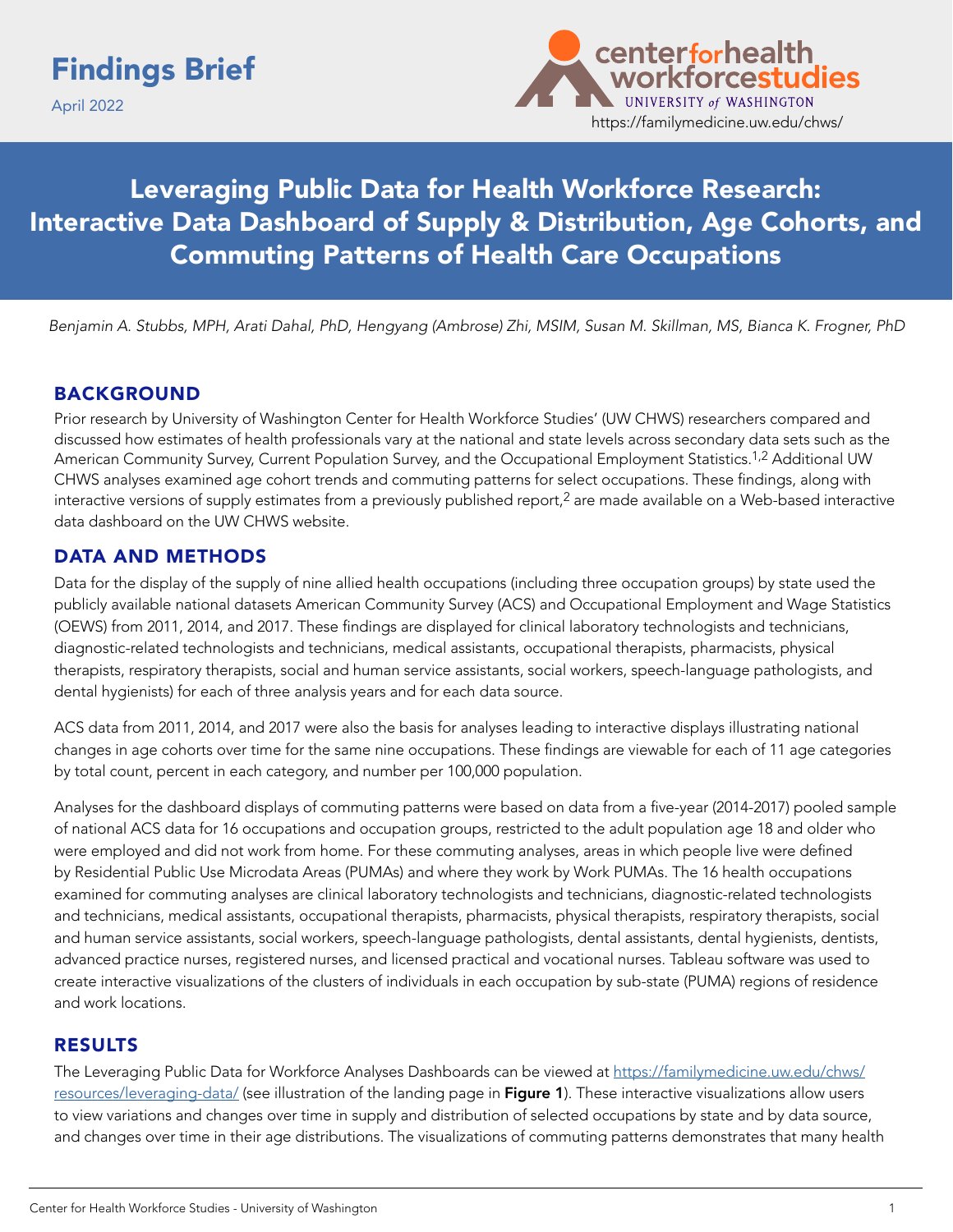care workers do not live and work in the same locations. For each occupation, users can identify, at the sub-state PUMAlevel, estimates of the number of workers by work location and then view the PUMAs where those workers live, providing a visualization of areas from which employers in specific geographic areas draw their workforce. Alternatively, users of the dashboard can select geographic areas where individuals in each occupation live, and then view the different areas where those individuals work. For each of the three data dashboards an "Additional Information" tab provides details about the data sources and definitions, as well as step-by-step instructions to assist users.





# **CONCLUSIONS**

The ability to visualize workforce distribution and supply trends over time adds depth to our understanding of health workforce. The Leveraging Public Data for Workforce Analyses Data Dashboard can be a useful resource for health workforce planners, educators and policy makers.

# UW CHWS WORKFORCE DASHBOARD WEBSITE LINK

<https://familymedicine.uw.edu/chws/resources/leveraging-data/>